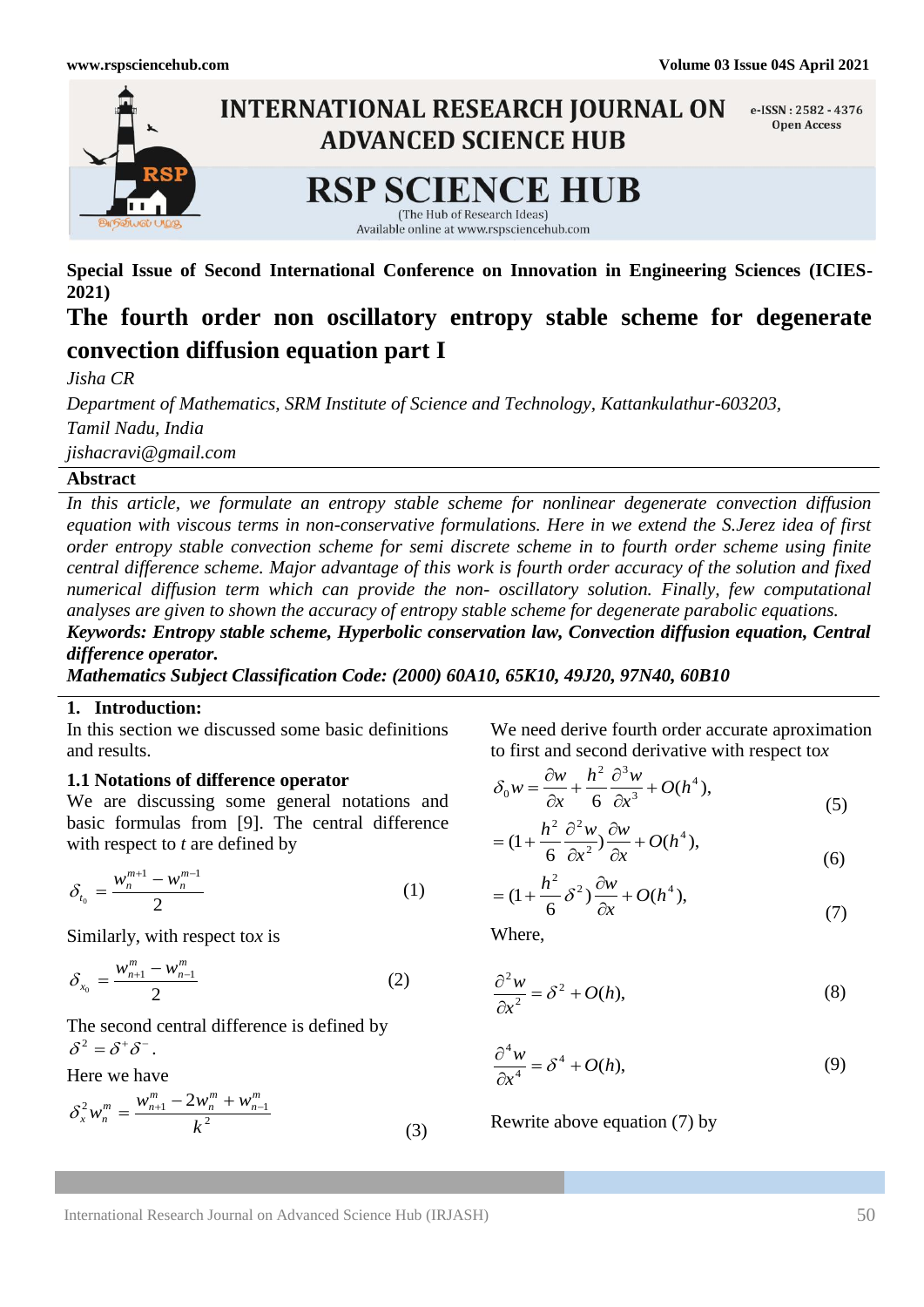$$
\frac{\partial w}{\partial x} = (1 + \frac{h^2}{6} \delta^2)^{-1} \delta_0 w + O(h^4),
$$

using the Binomial expansion

$$
\frac{\partial w}{\partial x} = (1 - \frac{h^2}{6} \delta^2) \delta_0 w + O(h^4),\tag{10}
$$

Our main motivation is to introduced a fourth order non-oscillatory entropy stable scheme for non-degenerate convection diffusion equation. Next section 1.1 discussed the basic results of fourth order scheme. The present article is organized in the following way. Some preliminary results and definitions are given in sections 1.1 and 2. The fourth order entropy stable scheme and new limiter are discussed in sections 3 and 3.1. Numerical results of proposed framework discussed in section 3.1 and 4.

**1.2 Forth order scheme for degenerate equation** Let us consider the following equation (11) with non-conservative diffusion term in one Dimensional space.

$$
w_{t} + f(w)_{x} = (k(w)w_{x})_{x}, (x, t) \in R \times R^{+}
$$
  
w(x,0) = w<sub>0</sub>(x). (11)

Where *f*be a nonlinear flux function of conserved vector quantity

 $w(x, t): R \times R^+ \to \Omega \in R^n$  and  $k(w) \in R^{N \times N}$  is a positive semidefinite diffusion matrix defined in Ω. The diffusion term vanish in some sub spatial interval. For simplicity we denote  $w = w(x,t)$ .

This type of system represented by in porous media flow and two phase flow model [1-5].

If  $\frac{dK}{dw} = k$  then equation (11) will be the following conservative form,

$$
w_t + f(w)_x = K(w)_{xx}, \qquad (12)
$$

Due to this degeneracy of viscous term near shock may have solution in hyperbolic-parabolic dynamic problem.

Let us discretized the equation (11) using central difference operator,

$$
\frac{\partial f(w)}{\partial x} = \frac{(1 + \frac{h^2}{6} \delta^2) \delta_0 f(w)}{\partial x} + O(h^4),\tag{13}
$$

 Using Taylor series expansion, approximate first derivative by fourth order approximation in *h*. Similarly,

$$
\frac{\partial k(w)w_x}{\partial x} = \frac{\partial (k(1 + \frac{h^2}{6}\delta^2)\delta_0(w)(x))}{\partial x} + O(h^4), (14)
$$

By the product rule, R.H.S of the (14) is the following form. Let us consider  $\frac{(w)w_x}{2} = \frac{\partial (kL)}{\partial} + O(h4)$ *x kL x*  $\frac{k(w)w_x}{2} = \frac{\partial(kL)}{\partial(k)} +$  $\partial$  $=\frac{\partial}{\partial x}$  $\partial$  $\partial$ 

$$
L.H.S = \frac{1}{2h} \left( \frac{-1}{12} (KL)_{j+2} - (KL)_{j+2} \right) +
$$
  

$$
\frac{4}{3} (KL)_{j+1} - (KL)_{j-1} - \frac{5}{2} (KL)_{j} + O(h^4)
$$
  

$$
= \frac{1}{2h} (\tilde{k}_{j+\frac{1}{2}} - \tilde{k}_{j-\frac{1}{2}}) + O(h^4) (15)
$$

where

$$
\tilde{k}_{j+\frac{1}{2}} = \frac{1}{h} \left( \frac{-1}{12} k_{j+2} (w_{j+2} - w_{j+1}) + \frac{7}{12} k_{j} (w_{j+1} - w_{j}) \right)
$$
  
+ 
$$
\frac{7}{12} k_{j} (w_{j-1} - w_{j-2}) - \frac{1}{12} k_{j-1} (w_{j-2} - w_{j-3})
$$
  
= 
$$
\frac{1}{h} \left( \frac{-1}{12} k_{j+2} [[w]]_{j+\frac{5}{2}} + \frac{7}{12} k_{j+1} [[w]]_{j+\frac{3}{2}}
$$
  
+ 
$$
\frac{7}{12} k_{j} [[w]]_{j+\frac{1}{2}} - \frac{1}{12} k_{j-1} [[w]]_{j-\frac{1}{2}} - \cdots
$$
 (16)

We replaced the value of *L* by first order forward difference operator for representing the first derivative. Substitute the equation (16) in to (14), then we get a fourth order scheme. Replace the notation

 $h = \Delta x$ . The numerical scheme will be

$$
\frac{\partial}{\partial t} w(x,t) = -\frac{\partial f(w(x,t))}{\partial x} + \frac{\partial}{\partial x} k(w(x,t)) \frac{\partial w(x,t)}{\partial x}, (17) \n= \frac{-1}{\Delta x} (F_{j+\frac{1}{2}}^4 - F_{j-\frac{1}{2}}^4) + \frac{-1}{2\Delta x^2} (\tilde{k}_{j+\frac{1}{2}} - \tilde{k}_{j-\frac{1}{2}})
$$

$$
\widetilde{F}_{j+1/2} = \left(-\frac{1}{12}F_{j+2} + \frac{7}{12}F_{j+1} + \frac{7}{12}F_j - \frac{1}{12}F_{j+1}\right)
$$

# **2. Entropy stable scheme for degenerate convection diffusion equation**

### **2.1.Basic results**

Let us consider (12) with  $K \rightarrow 0$ , then the equation have hyperbolic in nature. The main challenge for solving such type of equation is the shock wave formation near discontinuities of solution profile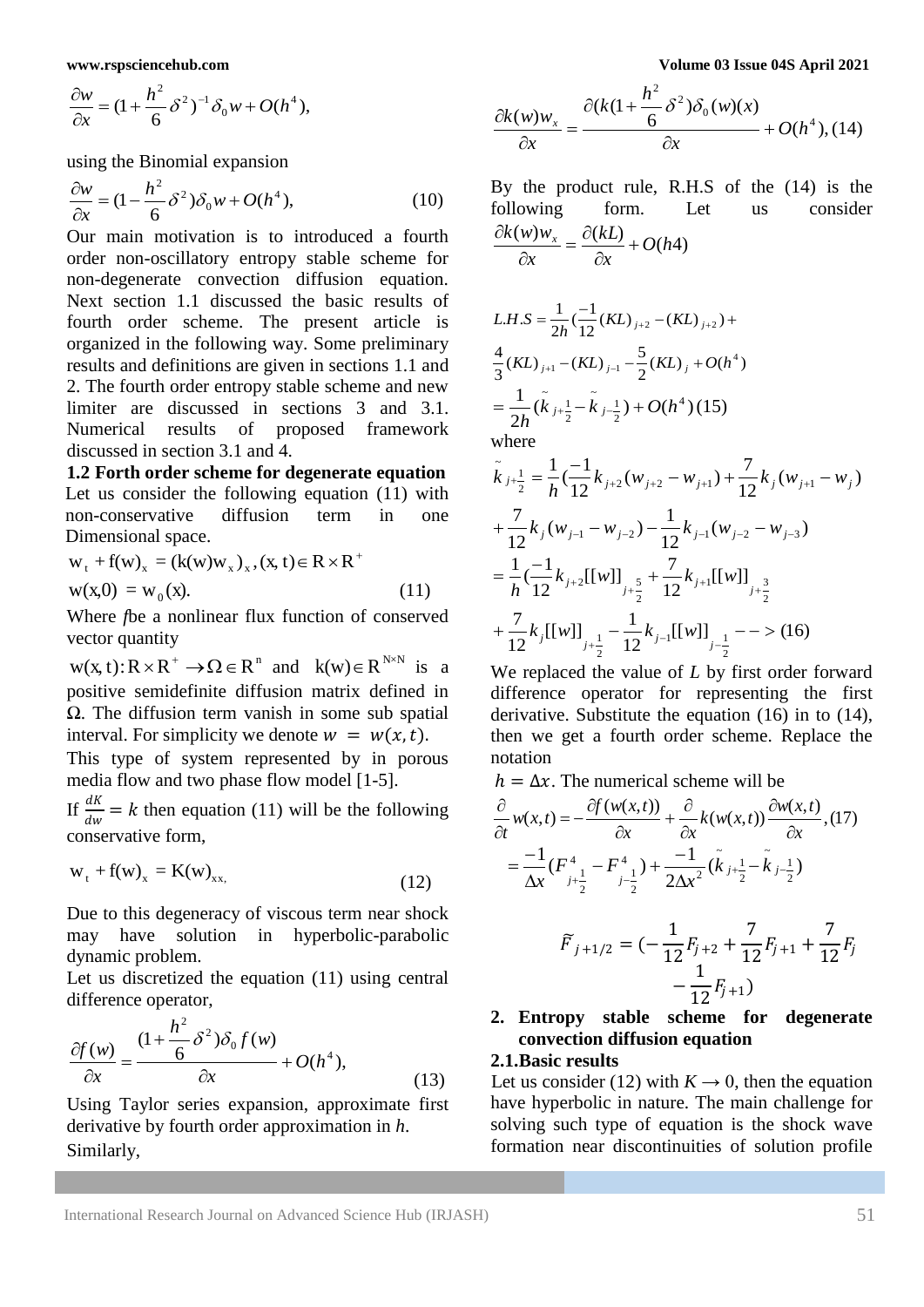of nonlinear flux. Even for smooth initial data, the solution profile may have shock formation with nonlinear flux function. So we can use the weak formation in that situation. It is well known that weak solution do not converge to physically relevant unique solution. Lack of uniqueness of numerical solution must be enforced additional criteria, we call it as entropy condition. Next we discuss the entropy stability of the scheme (18).

The accuracy and efficiency of entropy stable methods and higher order of accuracy discussed in [2, 3, 4] and discontinuous Galerkin methods in [5]. The entropy inequality for a degenerate parabolic problem Our main motivation of the study is to introduced the higher order entropy stable scheme. Entropy condition for system of equations (12) is defined in [6] Consider the three tuple (η, α, r) of functions from the set  $Ω$  to R, with strictly convex such that

$$
q_w^T = \eta_w^T f_w,\tag{19}
$$

$$
r_w^T = \eta_w^T \frac{dk}{dw} \tag{20}
$$

$$
w^T \eta_{ww} \frac{dK}{dw} \ge 0, w \in \Omega,
$$
 (21)

where the subscript *w* denotes the Hessian function. Recall that  $\eta = \eta(w)$  and  $q = q(w)$  are the entropy flux function, respectively, and the new function  $r = r(w)$  is named the diffusion entropy flux. Since  $\eta$  is strictly convex and  $v = \eta_w$  is the entropy variable. Silvia Jerez Et.al. prove that degenerate form equation (12) is satisfy

$$
\eta(w)_t + q(w)_x - r(w)_{xx} \le 0, \tag{22}
$$

The equation(12) said to be entropy stable if there exist two numerical entropy fluxes  $Q_{j+1/2}$  and  $r'_{j+1/2}$ consistent with *q* and  $r_x$ which satisfies the following condition (see [6])

$$
\frac{d}{dt}\eta(w_j)(t) + \frac{1}{\Delta x}\left(Q_{j+\frac{1}{2}} - Q_{j-\frac{1}{2}}\right) - \frac{1}{\Delta x}\left(r'_{j+\frac{1}{2}} - r'_{j-\frac{1}{2}}\right) \le 0
$$
\n(23)

# **2.1.1. Entropy stable scheme with Entropy conservative flux**

Let us consider the Lefloch formula for higher order flux,

$$
\tilde{F}_{j+1/2}^{2p} = \sum_{r=1}^{p} \alpha_r^p \sum_{s=0}^{r-1} \widetilde{F}(w_{j-s,} w_{j-s+r}) \quad (24).
$$

**Theorem 2.1.** *(see[ [3], Theorem 4.4]). For p* ∈N*, assume that*  $\alpha_1^p, ..., \alpha_p^p$  *solve the p linear equations* 

$$
\sum_{r=1}^{p} r \alpha_r^p = 1, \sum_{i=1}^{p} i^{2s-1} (s = 2, \dots p, ) \quad (25)
$$

then  $\widehat{F^{2p}}$ th-order accurate, in the sense that for sufficiently smooth solution w and entropy conservative by following discrete entropy equality.

 $\tilde{Q}_{j+1/2}^{2p} = \sum_{r=1}^{p} \alpha_r^p \sum_{s=0}^{r-1} \widetilde{Q}(\mathbf{w}_{j-s}, \mathbf{w}_{j-s+r})$  $_{r=1}^{\rho} \alpha_r^{\rho} \sum_{s=0}^{r-1} Q(w_{j-s,} w_{j-s+r}),$  (26) Substitute  $p = 2$  in entropy conservative flux

$$
\tilde{F}_{j+1/2}^4 = \sum_{r=1}^2 \alpha_r^p \sum_{s=0}^{r-1} \widetilde{F}(w_{j-s,} w_{j-s+r})
$$
\n(27)

and

$$
\widetilde{F_{j+\frac{1}{2}}}(w_j,w_{j+1})=\frac{f(w_j)+f(w_{j+1})}{2}
$$

Which imply that (28)  
\n
$$
\widetilde{F}_{j+1/2} = \left(-\frac{1}{12}F_{j+2} + \frac{7}{12}F_{j+1} + \frac{7}{12}F_j - \frac{1}{12}F_{j+1}\right),
$$
\n(28)

The two-point finite difference scheme,

$$
\frac{\partial}{\partial t} w(x,t) = -\frac{1}{\Delta x} (\tilde{F}_{j+1/2} - \tilde{F}_{j+1/2} - \tilde{F}_{j-1/2}) +
$$
\n
$$
\frac{1}{\Delta x^2} (k_{j+1/2} [[\tilde{w}]]_{j+1/2} - k_{j-1/2} [[\tilde{w}]]_{j-1/2})
$$
\n(29)

is entropy stable provided the numerical viscosity matrix $k_{j+1/2}$  satisfies the following conditions

$$
\bar{v}_{j+1/2}^T k_{j+1/2} [w]_{j+\frac{1}{2}} = [r]_{j+1/2}. \quad (30)
$$
  
And
$$
[v]_{j+1/2}^T k_{j+1/2} [w]_{j+1/2} \ge 0. \quad (31)
$$

proved in [6]. Here Jerez used entropy conservative flux, but due to the diffusion term numerical scheme become entropy stable provided  $k = 0$ . Suppose if  $k = 0$  then scheme (29) will not be entropy stable. It satisfies only entropy conservative condition. In that case near discontinuity solution profile may exhibit Gibb's phenomenon near discontinuity region. To prevent this phenomenon, we need to add extra numerical diffusion term. Jerez modified the scheme for entropy stability that we discussed in next subsection.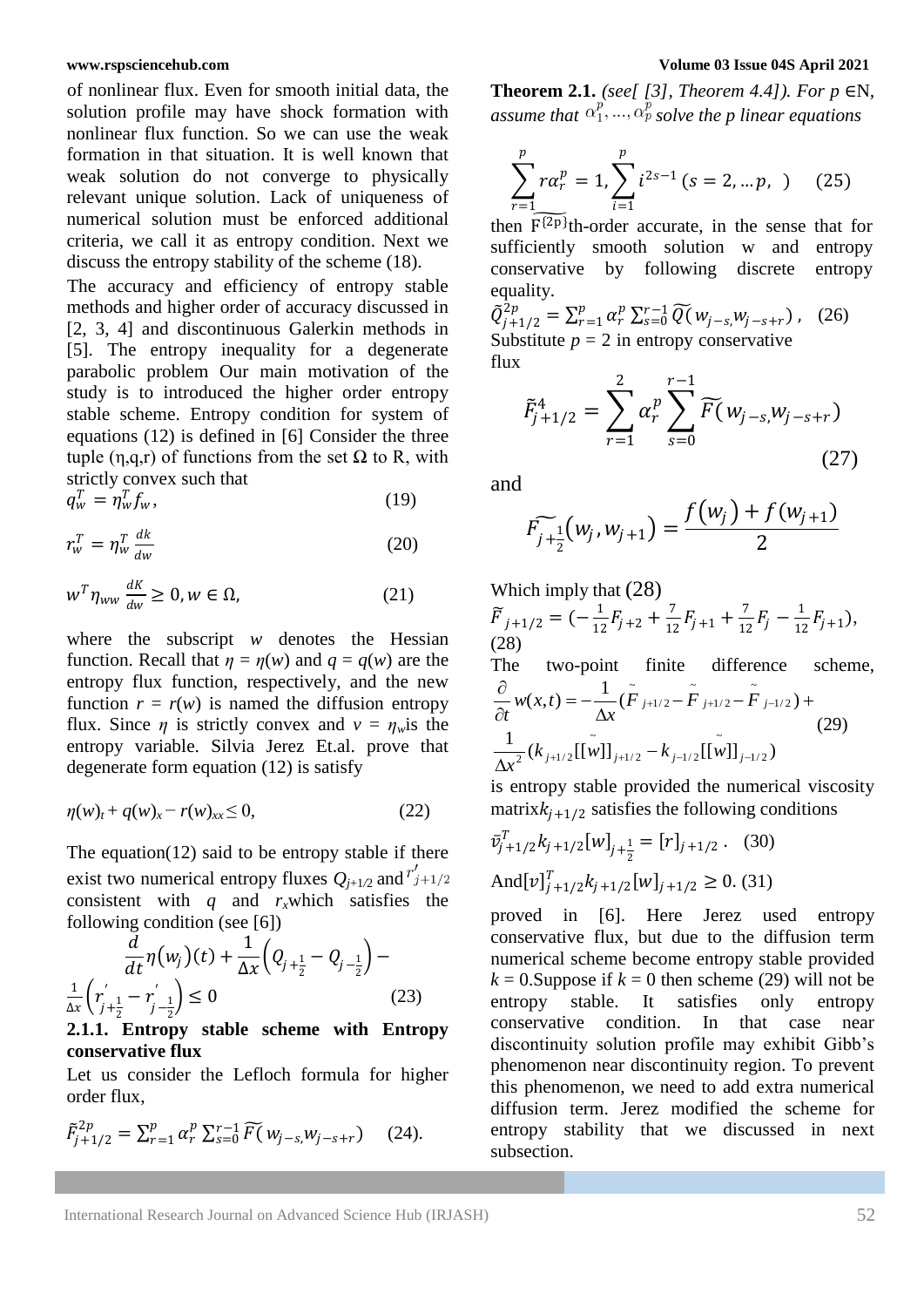# **2.1.2. Entropy stable scheme with Entropy stable flux**

Consider the fourth order entropy stable flux defined in [2]. If  $K = 0$  the numerical scheme equation will be

$$
\frac{\partial}{\partial t}w(x,t) = -\frac{1}{\Delta x}(F_{j+\frac{1}{2}} - F_{j-1/2),(32)}
$$

replace  $F_{j+1/2}$  by entropy stable flux  $F_{j+1/2}^4$ ,

$$
F_{j+1/2}^4 = \tilde{F}_{j+1/2} - \frac{1}{2} D_{j+\frac{1}{2}} [[v]]_{j+\frac{1}{2}}(33)
$$

Here *D* is positive definite matrix. The scheme (32) using flux (33) is entropy stable by Cheng theorem 3.3 in [7] and results in [2].

Under the hypothesis of the theorem 3.2 in [6] the finite the entropy stability of the difference scheme,

$$
\frac{\partial}{\partial t} w(x, t) = -\frac{1}{\Delta x} \left( F_{j + \frac{1}{2}} - F_{j - \frac{1}{2}} \right) +
$$
\n
$$
\frac{1}{\Delta x^2} \left( k_{j + \frac{1}{2}} \left[ [w] \right]_{j + \frac{1}{2}} - k_{j - \frac{1}{2}} \left[ [w] \right]_{j - \frac{1}{2}} \right) +
$$
\n
$$
\frac{\varepsilon}{\Delta x^2} \left( \left[ [w] \right]_{j + \frac{1}{2}} - \left[ [w] \right]_{j - \frac{1}{2}} \right), \quad (34)
$$

Where  $\epsilon > 0$  is proved by Jerez.

### **3. Fourth order entropy stable scheme for nondegenerate convection diffusion equation**

We consider fourth order entropy stable scheme for non-conservative formulation of diffusion term. For generating entropy stable fourth order scheme we need a central forth order scheme for convection diffusion equation with nonconservative diffusion term.

Substitute the flux (33) to the two point scheme (29) is modified to,

$$
\frac{\partial}{\partial t} w(x, t) = -\frac{1}{\Delta x} \left( F_{j + \frac{1}{2}}^4 - F_{j - \frac{1}{2}}^4 \right) + \frac{v_j^T}{\Delta x^2} \left( \tilde{k}_{j + \frac{1}{2}} - \tilde{k}_{j - \frac{1}{2}} \right) (35)
$$

**Remark 3.1.** *The entropy stable scheme* (34) *by Jerez we discussed, but in that scheme diffusion term not fixed for PDE, it may vary due to the varying . In this article we used sign stable fourth reconstruction for diffusion term. ie., sign*([[*v*]]) = *sign*(*<< v >>*) *where*

$$
sign(x) = \begin{cases} 1, & if \ 0 \le x \le 1 \\ -1, & otherwise \end{cases} \tag{36}
$$

**Theorem 3.1.** *The scheme* (35) *is entropy stable if it satisfies following condition. The numerical flux Fj*+1*/*2 *consistent with f and satisfies*

#### **www.rspsciencehub.com Volume 03 Issue 04S April 2021**

 $[v]_{j+1/2}F_{j+1/2} = [\varphi]_{j+1/2}$  *and the numerical viscosity matrix kj*+1*/*2 *verifies*

$$
\tilde{v}_{j+\frac{1}{2}}k_{j+\frac{1}{2}} = [r']_{j+1/2}, (37)
$$
  
and  

$$
[v]_{j+\frac{1}{2}}^T \tilde{k}_{j+1/2} \ge 0(38)
$$

*. Proof.* Multiply *vi* by both side of equation (12)

$$
\frac{d}{dt} \eta(w)_j = v_j^T \frac{1}{\Delta x} \left( \tilde{F}_{j + \frac{1}{2}} - \tilde{F}_{j - \frac{1}{2}} \right) + \frac{v_j^T}{\Delta x^2} \left( \left[ \tilde{K} \right] \right]_{j + \frac{1}{2}} -
$$
\n
$$
\left[ \tilde{K} \right]_{j - \frac{1}{2}} \qquad (39)
$$
\n
$$
v_j^T \frac{1}{\Delta x} \left( \tilde{F}_{j + \frac{1}{2}} - \tilde{F}_{j - \frac{1}{2}} \right) = \overline{v}_j^T + 1/2 \frac{1}{\Delta x} \tilde{F}_{j + \frac{1}{2}} -
$$
\n
$$
\overline{v}_j^T \frac{1}{-2} \frac{1}{\Delta x} \tilde{F}_{j - \frac{1}{2}} -
$$
\n
$$
\frac{1}{2} \left( \left[ \left[ \overline{v} \right] \right]_{j + \frac{1}{2}}^T \tilde{F}_{j + \frac{1}{2}} - \left[ \left[ \overline{v} \right] \right]_{j - \frac{1}{2}}^T \tilde{F}_{j - \frac{1}{2}} \right) \qquad (40)
$$

The numerical flux $Q_{j+1/2}$  is defined by

$$
Q_{j+\frac{1}{2}} = q_{j+\frac{1}{2}} + \overline{\nu}_{j+\frac{1}{2}} F_{j+\frac{1}{2}}, \qquad (41)
$$

Similarly 
$$
v_j^T \overline{k}_{j+1/2} = v_j^T \overline{\left(\frac{1}{12}k_{j+\frac{1}{2}}[w]\right)}_{j+\frac{3}{2}} - \frac{7}{12}k_{j+1}[[w]]_{j+\frac{1}{2}} + \frac{7}{12}k_{j-\frac{1}{2}} - \frac{1}{12}k_{j-1}[[w]]_{j-3/2}
$$
  
\n $v_j^T \tilde{k}_{j+\frac{1}{2}} = v_j^T \overline{\left(\frac{1}{12}k_{j+2}[w]\right)}_{j+\frac{3}{2}} - \frac{7}{12}k_{j+1}[[w]]_{j+\frac{1}{2}} + \frac{7}{12}k_j[[w]]_{j-\frac{1}{2}} - \frac{1}{12}k_{j-1}[[w]]_{j-3/2},$  (42)  
\n $v_j^T \left(\tilde{k}_{j+\frac{1}{2}} - \tilde{k}_{j-\frac{1}{2}}\right) = \overline{v}_{j+\frac{1}{2}}^T \tilde{k}_{j+\frac{1}{2}} - \overline{v}_{j-\frac{1}{2}}^T \tilde{k}_{j-\frac{1}{2}} - \frac{1}{2}([v]]_{j+\frac{1}{2}} \tilde{k}_{j+\frac{1}{2}} - [[v]]_{j-\frac{1}{2}} \tilde{k}_{j-\frac{1}{2}}),$  (43)

Substituting (43) and (41) in (39) then,

$$
\frac{d}{dt}\eta(w_j) + \frac{1}{\Delta x} \left( \tilde{Q}_{j+\frac{1}{2}} - \tilde{Q}_{j-\frac{1}{2}} \right) \n- \frac{1}{\Delta x} \left( \left[ [r] \right]_{j+\frac{1}{2}} - \left[ [r] \right]_{j-\frac{1}{2}} \right) \n= -\frac{1}{2} \left[ \left[ [v] \right]_{j+\frac{1}{2}}^T \tilde{k}_{j+\frac{1}{2}} \n- \left[ [v] \right]_{j-1/2} \tilde{k}_{j-\frac{1}{2}} \leq 0
$$

After adding extra numerical diffusion term the equation (35) will be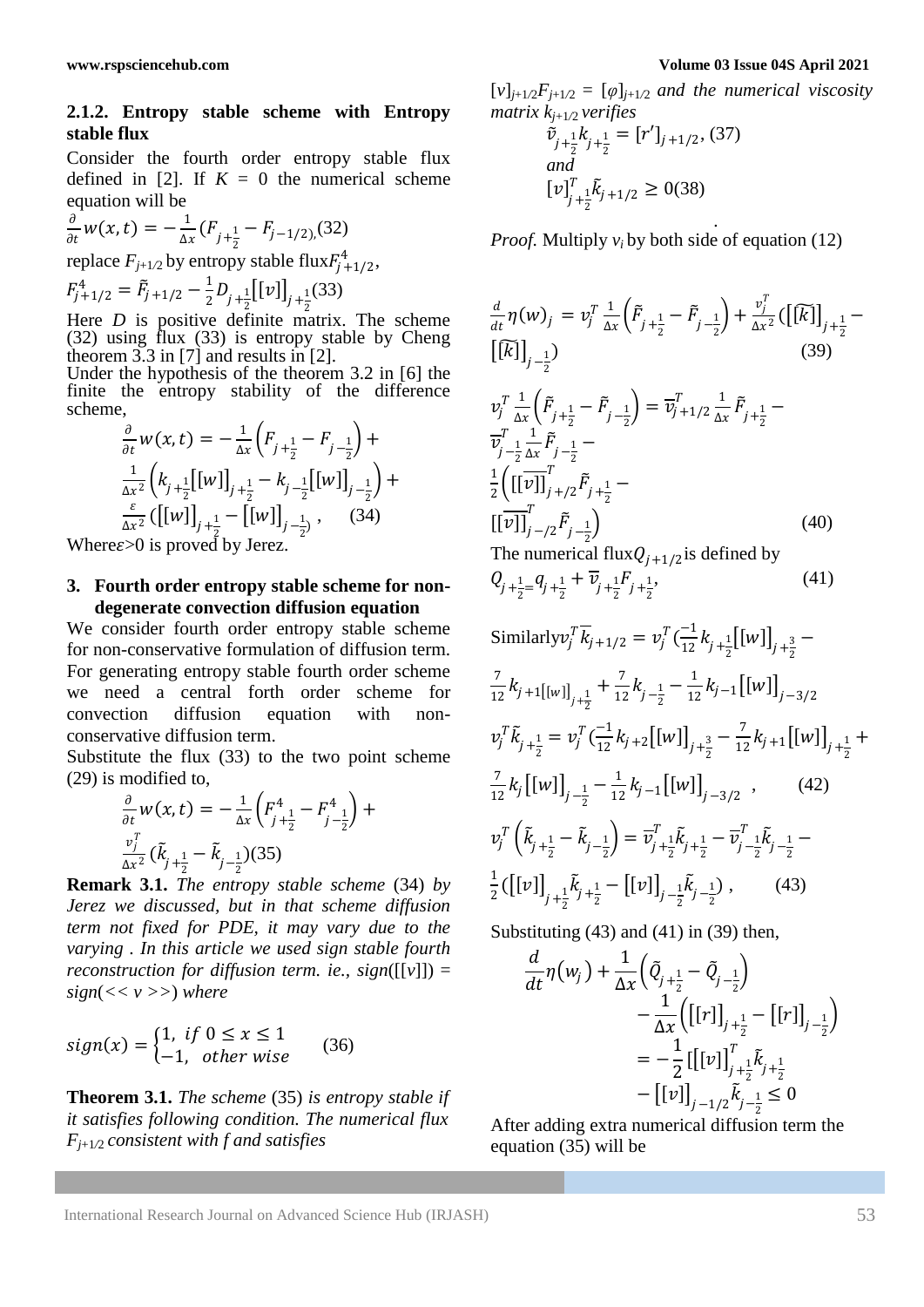$$
\frac{\partial}{\partial t} w(x,t) = -\frac{1}{\Delta x} \left( F_{j+\frac{1}{2}}^4 - F_{j-\frac{1}{2}}^4 \right) + \frac{1}{\Delta x^2} \left( \tilde{k}_{j+\frac{1}{2}} - \tilde{k}_{j-\frac{1}{2}} \right) \tag{44}
$$

Where the flux  $F_{j+\frac{1}{2}}^4 = \tilde{F}_{j+\frac{1}{2}} - \frac{1}{2}D_{j+\frac{1}{2}}[[v]]_{j+\frac{1}{2}}$  is entropy stable flux

**Theorem 3.2.** *A scheme with numerical flux equation* (44) *is entropy stable with numerical entropy flux given by*

$$
q_{j+\frac{1}{2}} = \tilde{q}_{j+1/2}^4 + \overline{\nu}_{j+1/2} D_{j+1/2} \ll \nu \gg_{j+1/2} (45)
$$

*is entropy stable with entropy flux is defined by*

$$
Q_{j+\frac{1}{2}}^4 = \tilde{Q}_{j+1/2} - \frac{1}{2} \overline{\nu}_{j+\frac{1}{2}} D_{j+\frac{1}{2}} [v]_{j+1/2} , (46)
$$
  
and $\dot{r}_{j+\frac{1}{2}} = \frac{1}{\Delta x} \overline{\nu}_{j+1/2} \tilde{k}_{j+1/2} , (47)$   
with  $\ll v \gg_{j+\frac{1}{2}} \beta_{j+\frac{1}{2}} [[v]]_{j+1/2} , .$ 

Existing tools for making higher order reconstruction is WENO-Z and JS-WENO e.t.c. But generally, it is not sign stable. Here we reconstruct.

 $[[v]]_{j+1/2}$  by fifth order WENO-Z method[8], but it is not sign stable. So we introduced limiter for preserving the sign stable.

# **3.1. Limiter for sign stability**

In this article for reconstructing  $\langle v \rangle_{j-\frac{1}{2}}$  we used WENO-Z scheme, but it is not sign stable. So, we used by following way

 $\phi(i) = \begin{cases} 1, & if \ 0 \leq s(j) \leq 1 \\ 0, & otherwise \end{cases}$ 0, other wise  $(48)$ where *s*(*j*) is the numerical jump at *x*(*j*) ie.,  $s(i) = \frac{w_{j+1}-w_j}{n+1}$  $v_{j+1}^{+}$  $v_{j}^{-}$ (49)

provided  $v_{j+1}^+ - v_j^- \neq 0$  otherwise  $s(i) = 0$ . Here we consider the general Courant-Friedrich-Lewy(CFL) condition for parabolic equations is

$$
CFL = \max |f_u| \frac{\Delta t}{\Delta x} + 2 \max |k| \frac{\Delta t}{\Delta x^2} < 1,\qquad(50)
$$

# **4.Test problems**

Consider the equation

$$
w_t + \left(\frac{w^2}{2}\right)_x = K(w)_{xx}, (x, t) \in [-2, 2] \times [0, T]
$$
\n(56)

where  $w \in [0, \infty]$  and diffusion matrix is defined as  $K(w) = \mu w^2$ , and  $K^0(w) = k(w)$ . Based on the known entropy flux pair (*η,g*) for the

burger equation. Entropy 3-tuple  $(\eta(w), g(w), r(w))$  $=$   $(\frac{w^2}{2}, \frac{w^3}{3}, \frac{2}{3}\mu w^3)$  is satisfied equation 1.11 in [6],

#### **www.rspsciencehub.com Volume 03 Issue 04S April 2021**

where  $\mu = 0.01$ . Let us consider entropy stable scheme for that an entropy conservative numerical flux is consider.  $F_{j+1/2} = \frac{1}{6}(w_{j+1}^2 + w_{j+1}w_j + w_j^2)$ and a numerical viscosity matrix satisfying theorem 3.4 in  $[6]$  by

$$
k_{j+1/2}
$$
\n
$$
= \begin{cases}\n1, & if w_j, w_{j+1=0} \\
\mu \frac{4}{3} \frac{w_j^2 + w_j w_{j+1} + w_{j+1}^2}{w_j + w_{j+1}}, & otherwise\n\end{cases}
$$
\nInitial condition is  $x \in [-2, 2]$ 

$$
w_0(x) = \begin{cases} 1, & if -0.5 \le x \le 0.5 \\ 0, & other \text{ wise} \end{cases}
$$
 (51)

For the computation we considering  $N = 1200$  for reference solution also. Mainly the following numerical methods are used for comparison

ES1 flux is entropy conservative, nonconservative discretization of source term, numerical scheme is 29. ES2 flux is entropy stable, non-conservative discretization of source term using the numerical scheme is 34. ES3 Fourth order entropy stable scheme. All test problem using ES3 are SSP-RK4 method used for solving differential equations. Numerical simulations of ES1 and ES2 are obtained combining an entropystable spatial discretization with a TVD-RK2 time stepping. The errors and convergence rate of ES1 and ES2 are shown in [6-9]. It is first order accurate. If  $\mu \rightarrow 0$ the PDE have hyperbolic in nature. So spurious oscillation in solution profile will produce the numerical scheme near discontinuity. From figure 1 we can understand after adding extra diffusion, oscillation removed. Next we are discussing the numerical result for non-oscillatory higher order entropy stable scheme.

# **5. Test problems for fourth order nonoscillatory entropy stable scheme**

Recalling the equation (12). If  $\mu$  tends to zero in (58) tends to hyperbolic case. Entropy conservative methods capture appearance of propagation of shock wave correctly but may produce strong oscillations in near shock region. In order to reduce the oscillation in [6] add some viscosity term. This work useful to capture correctly the non-classical shocks due to parabolic and hyperbolic interaction. For detailed reference see [6].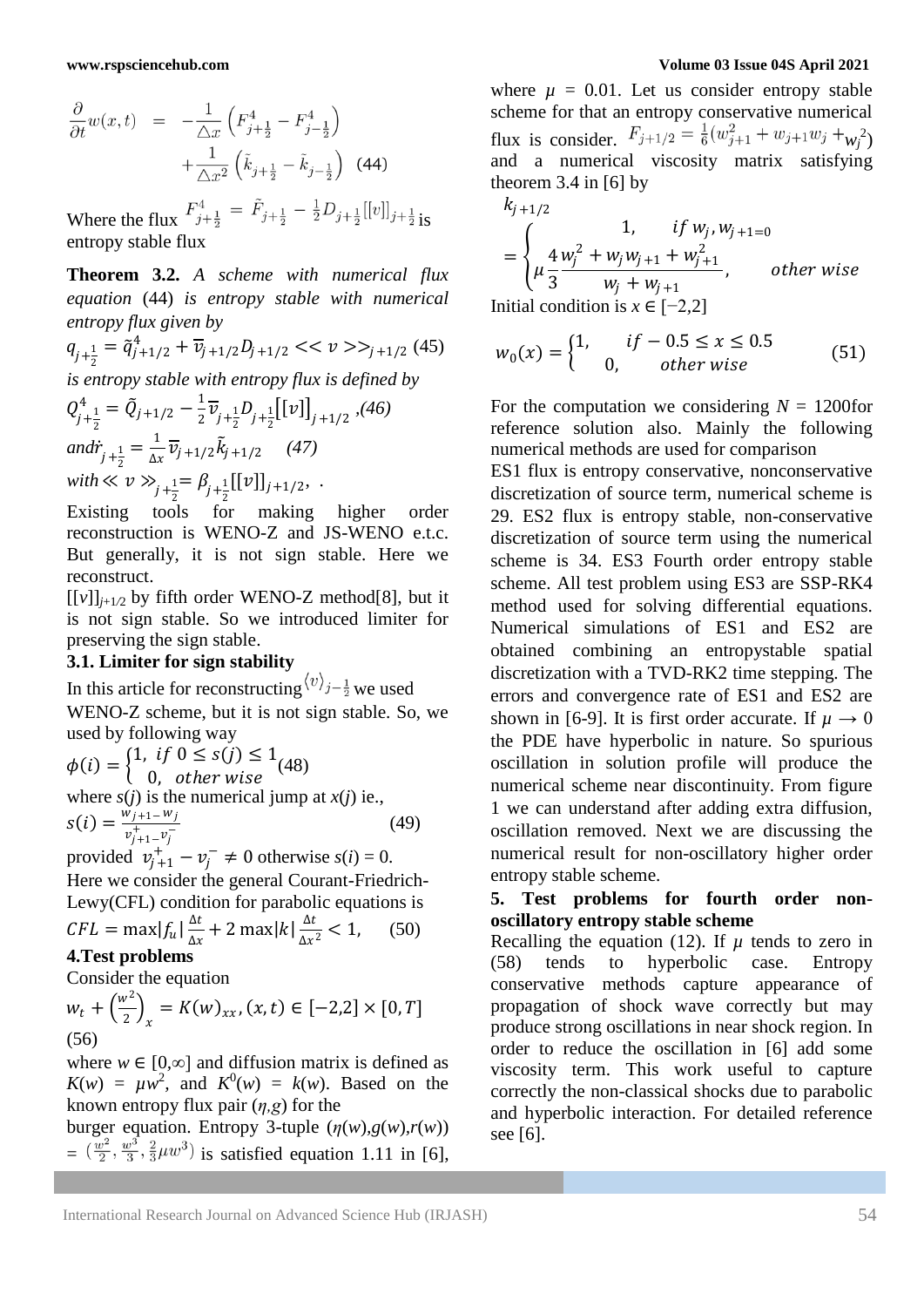

Figure 1: Solution for first order entropy conservative flux with 100 points with initial condition(51) **Example 5.1.** *[6] Let us consider the equation*  $w_t+(w^2)_x = (K(w)w_x)_x(x,t) \in [-1,1] \times [0,1], w \in Ω$ (53)

*where*  $\Omega = [0, +\infty]$ *.* 

*with initial condition is defined by,*

 $w_0(x) = \begin{cases} (1 - x^2)^2 & 0 \end{cases}$  $if - 1 \le x \le 1$ 0, other wise (54)

,  $x \in [-2,2]$ . Entropy conservative numerical flux is defined by



**Figure 3:** Numerical solution using ES3 with initial condition (54) and N=100, *µ*=0.01, CFL=0.9

where  $w \in [0, \infty]$  and diffusion matrix is defined as  $K(w) = \mu w^2$ , and  $K^0(w) = k(w)$ .



**Figure 2:** Solution for first order entropy stable flux with 100 points with initial condition(51)

$$
F_{j+\frac{1}{2}}^4 = \tilde{F}_{j+\frac{1}{2}} - \frac{1}{2} D_{j+\frac{1}{2}} [[v]]_{j+1/2}
$$
 (55)

where  $D_{j+\frac{1}{2}}$  is maximum of first derivative of f and v is entropy variable. Numerical simulations of ES3 are obtained combining an entropystable spatial discretization with a TVD-RK4 time stepping. For that, we compute a reference solution with  $\mu = 0.1$  using the ES3 scheme with  $N = 1200$ grid values.



**Figure 4:** Numerical solution using ES3 with initial condition (60) and N=100,  $\mu$ =0.01, CFL=0.9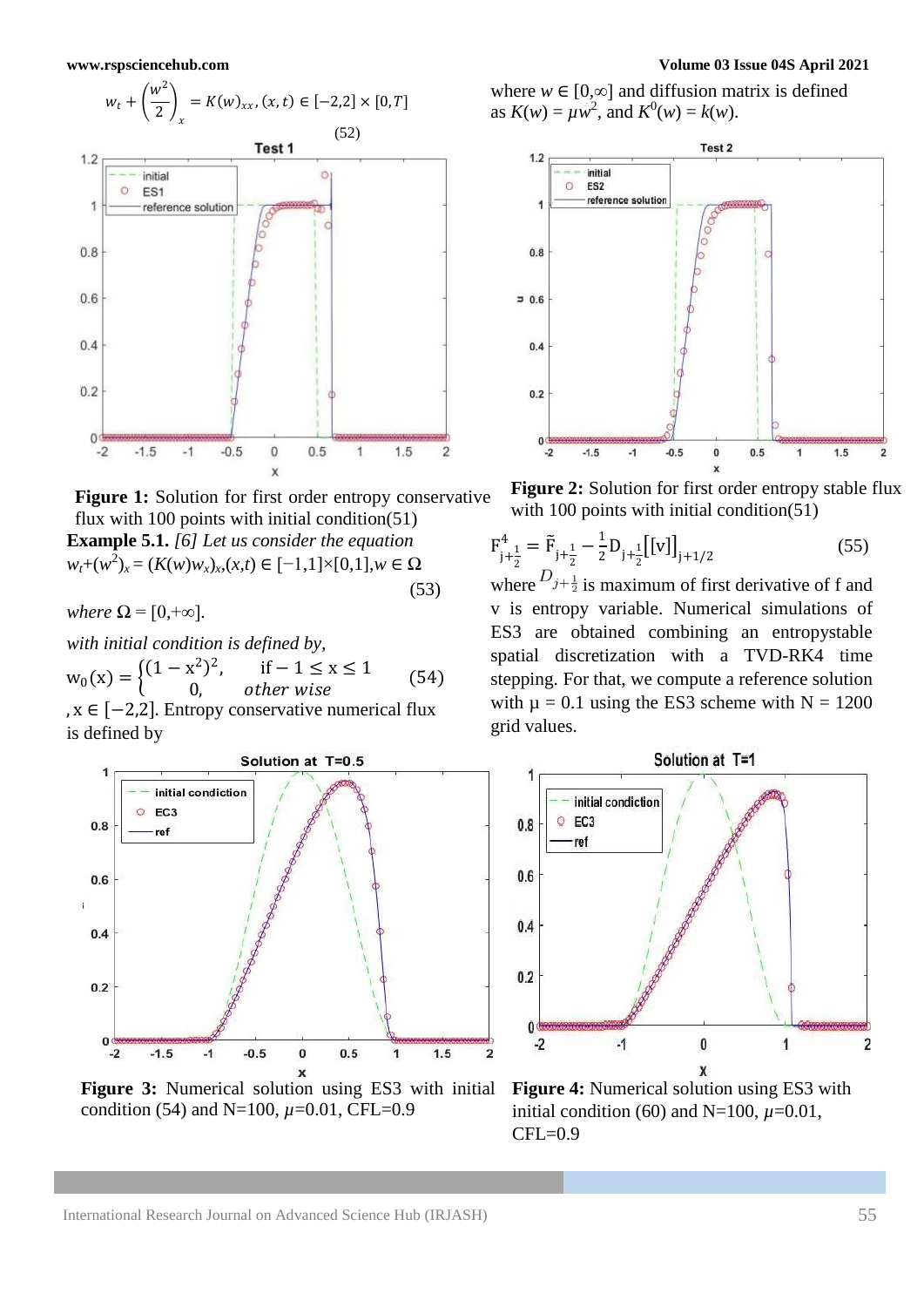



**Figure 5:** Numerical solution using ES3 with initial condition (54) and N=200,  $\mu$ =0.01, CFL=0.5

We used ES3 scheme with CFL=0.5, and Final time  $T = 1$ ; Rate of convergence and accuracy table of the problem 57 is given.

# **Conclusion**

Herein we introduce the concept of fourth order entropy stable scheme for degenerate convection equation and new limiter for preserving sign stability for numerical diffusion term. Using this limiter we can use all type of higher order WENO for reconstruction of diffusion term, Because of this we can generate a higher order nonoscillatory entropy stable scheme.

# **References**

- [1] Raimund, B., Coronel, A. I., and Mauricio, S., (2006)On an upwind difference scheme for strongly degenerate parabolic equations modelling the settling of suspensions in centrifuges and non-cylindrical vessels. *Applied numerical mathematics*, 56, 1397– 1417.
- [2] Fjordholm, U. S., Mishra, S., and Tadmor, E.,(2012) Arbitrarily high-order accurate entropy stable essentially non-oscillatory

$$
w_0(x)
$$
  
= 
$$
\begin{cases} 1, & if -0.5 \le x \le 0.5 \\ 0, & otherwise \end{cases}
$$



**Figure 6:** Numerical solution using ES3 with N=200, *µ*=0.00, CFL=0.

schemes for systems of conservation laws. *SIAM Journal on Numerical Analysis*, 50(2), 544–573.

- [3] Lefloch, G. P., Mercier, J. M., and Rohde, C.,(2002) Fully discrete, entropy conservative schemes of arbitraryorder. *SIAM Journal on Numerical Analysis*, 40(5), 1968– 1992.
- [4] Liu, Y., Shu, C. W., and Zhang, M., (2011) High order finite difference weno schemes for nonlinear degenerate parabolic equations. *SIAM Journal on Scientific Computing*, 33(2), 939–965.
- [5] Hiltebrand, A., and Mishra, S.,(2014) Entropy stable shock capturing space–time discontinuous galerkin schemes for systems of conservation laws. *NumerischeMathematik*, 126(1), 103–151.
- [6] Jerez,S., and Pares, C., (2017) Entropy stable schemes for degenerate convection-diffusion equations. *SIAM Journal on Numerical Analysis*, 55(1), 240–264.
- [7] Cheng, X., and Nie, Y.,  $(2016)$  A third-order entropy stable scheme for hyperbolic